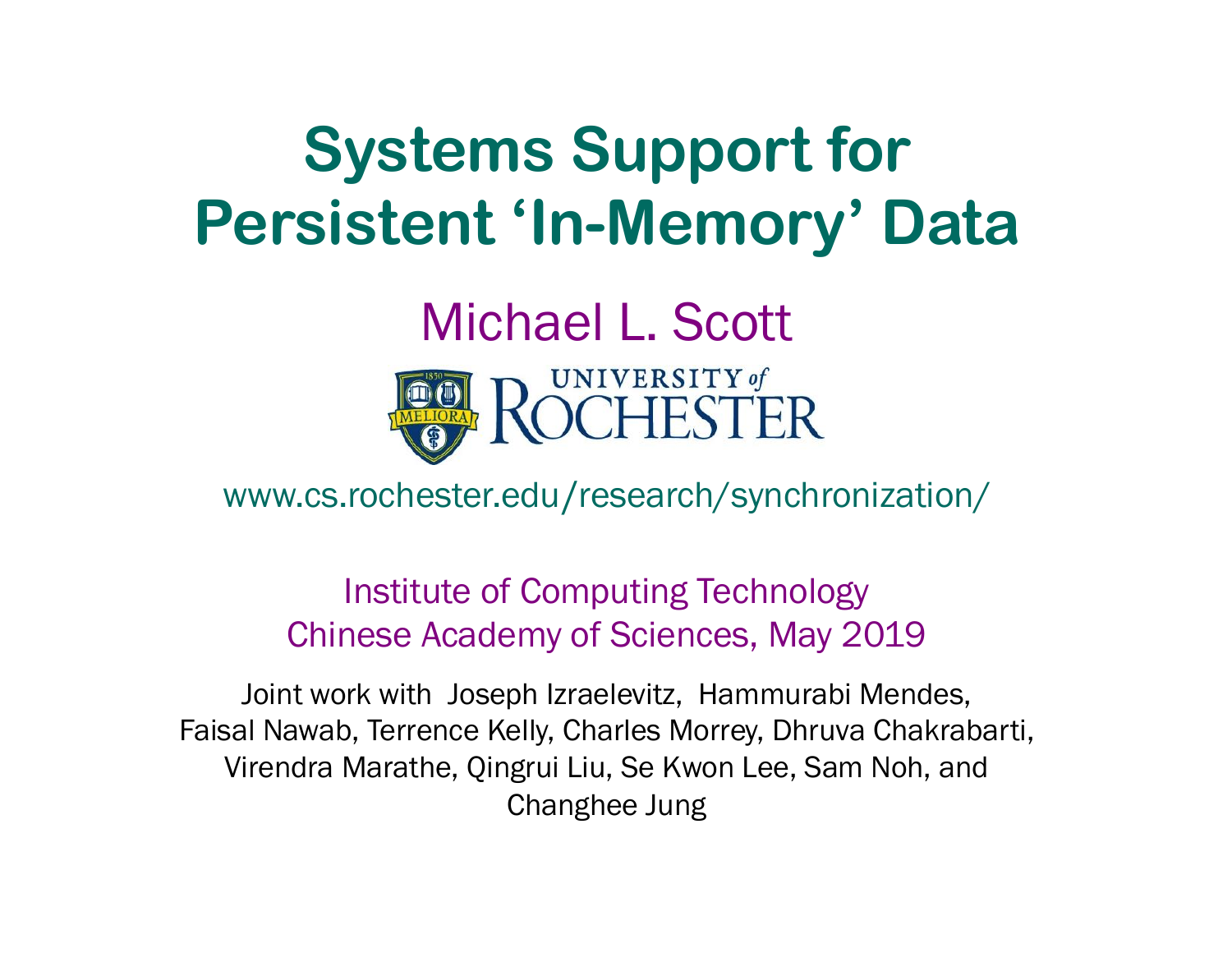## **The University of Rochester**



- Small private research university
- 6400 undergraduates
- 4800 graduate students
- **Set on the Genesee River** in Western New York State, near the south shore of Lake Ontario
- 250km by road from Toronto; 590km from New York City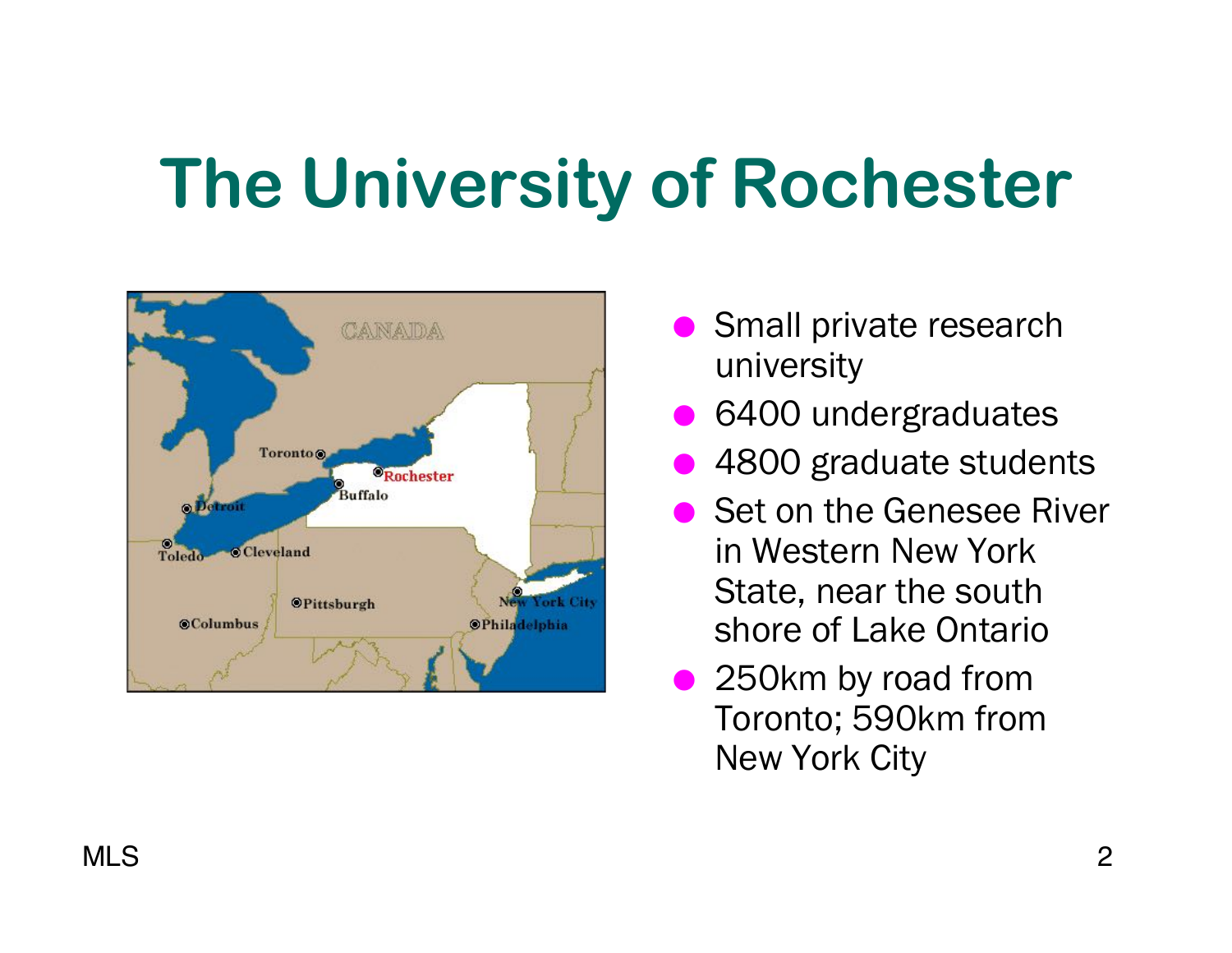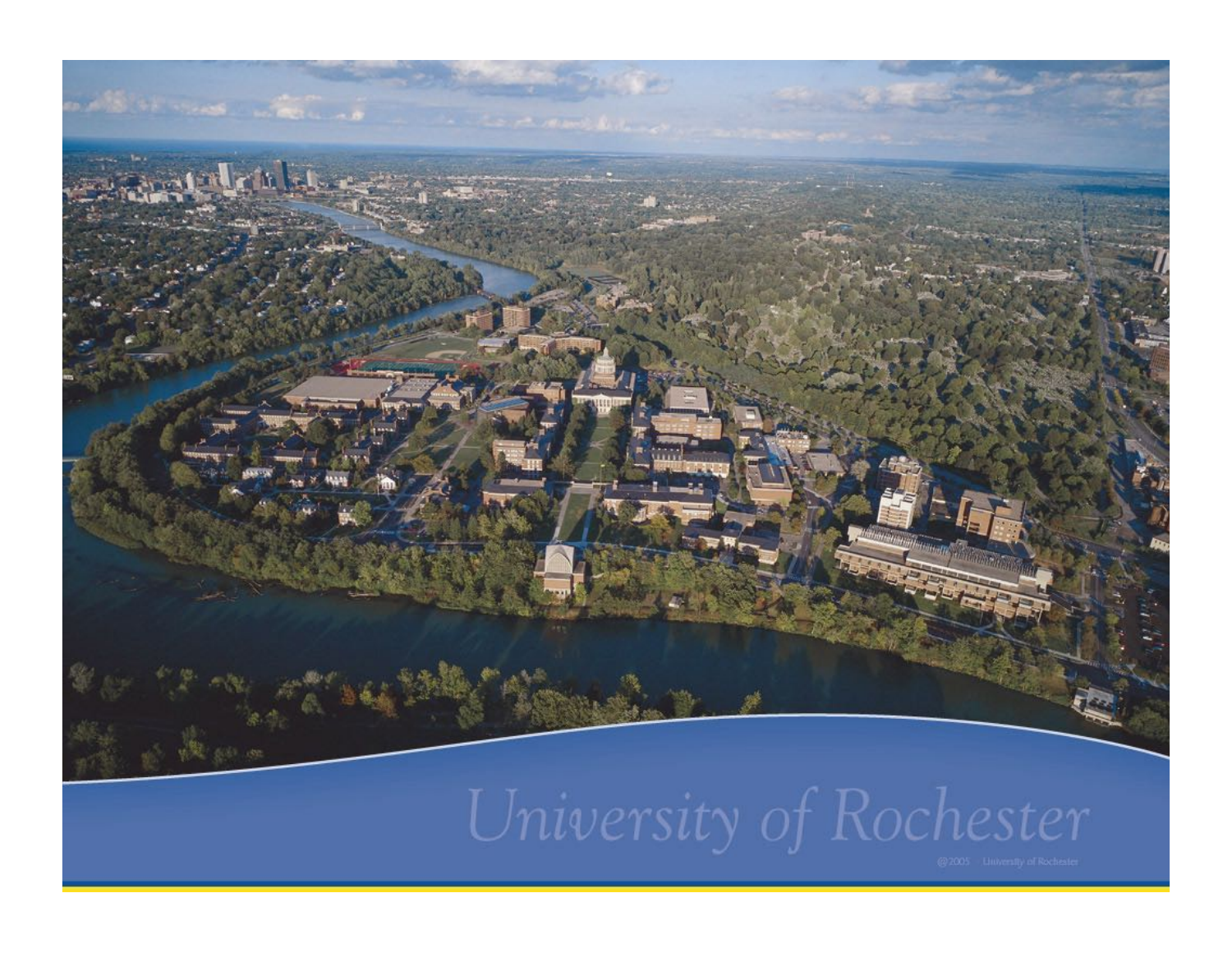### **The Computer Science Dept.**



- Founded in 1974
- 20 tenure-track faculty; 70 Ph.D. students
- Specializing in AI, theory, HCI, and parallel and distributed systems
- Among the best small departments in the US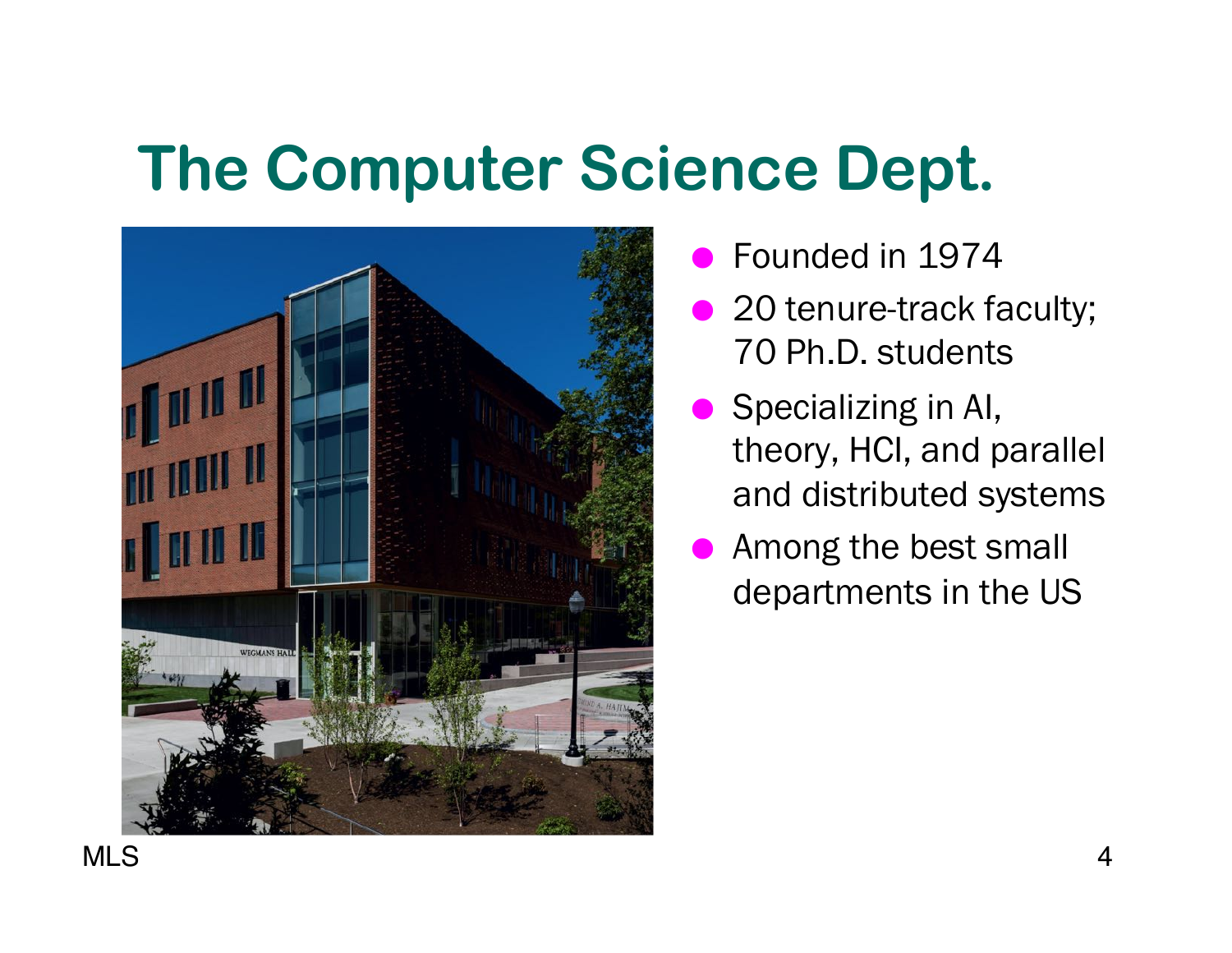# **Fast Nonvolatile Memory**

- NVM is on its way: PCM (Intel Optane), ReRAM, STT-MRAM, ...
	- » Could just treat these as dense, low-power DRAM replacements
	- » Tempting to put some long-lived data "in memory," rather than serializing to the file system
	- » (Could also consider full-system persistence not the topic of this talk.)
- Raises issues of
	- ★ Correctness in the wake of a crash
	- » Safety with buggy or untrusted programs
	- » System design for persistent segments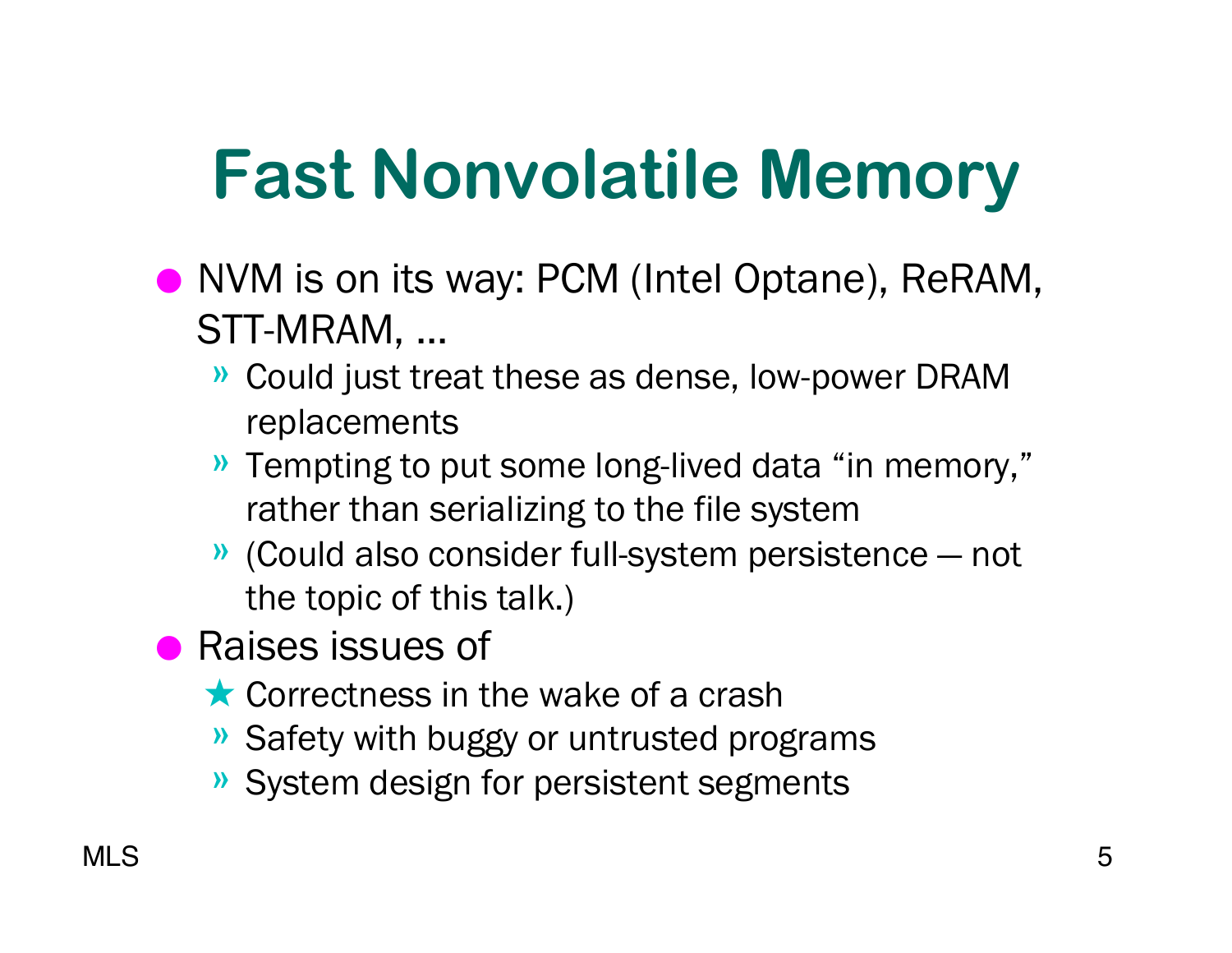## **Outline**

- Formal framework for persistency [DISC'16]
	- » High level semantics *durable linearizability*
	- » Hardware memory model *explicit epoch persistency*
- Incremental persistence
	- » Mechanical conversion of (correct) transient nonblocking object into a (correct) persistent one
	- » Methodology to prove safety for more general objects
- Reducing the frequency of fences
	- » JUSTODO [ASPLOS'16] and iDO logging [MICRO'18]
- Safety with buggy or untrusted programs Themis [ATC'19]
- System design for persistent segments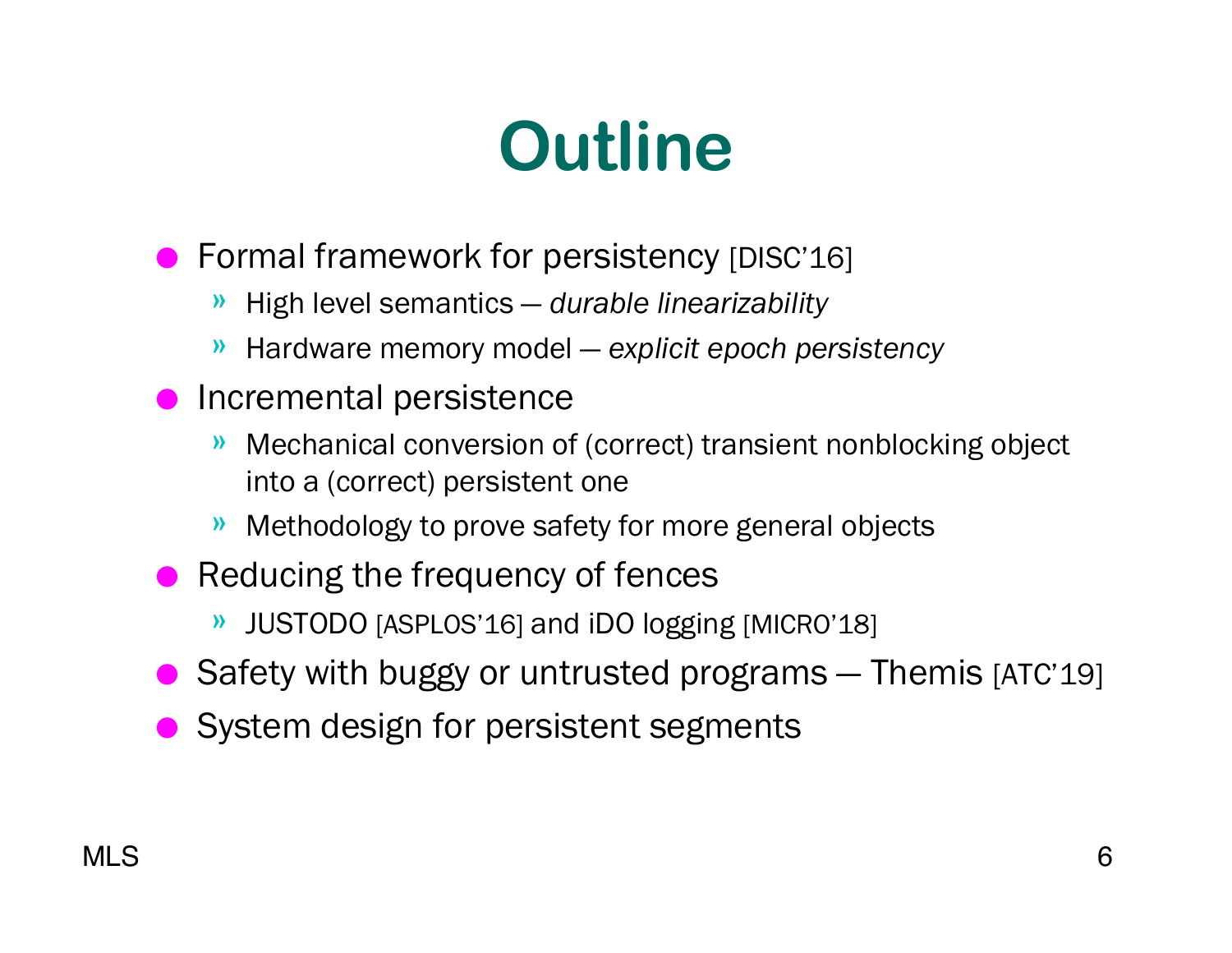## **The Consistency Challenge**

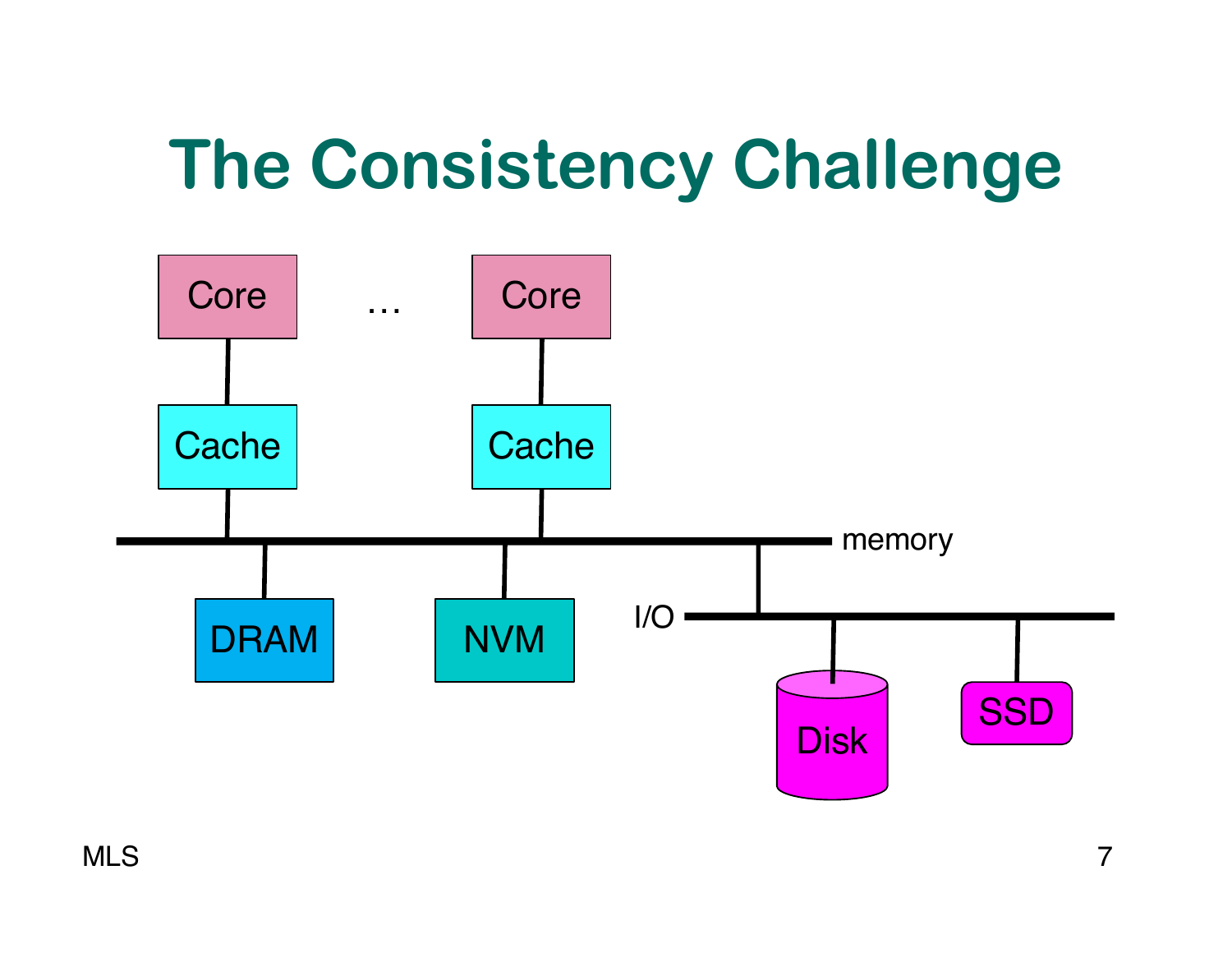## **The Consistency Challenge**

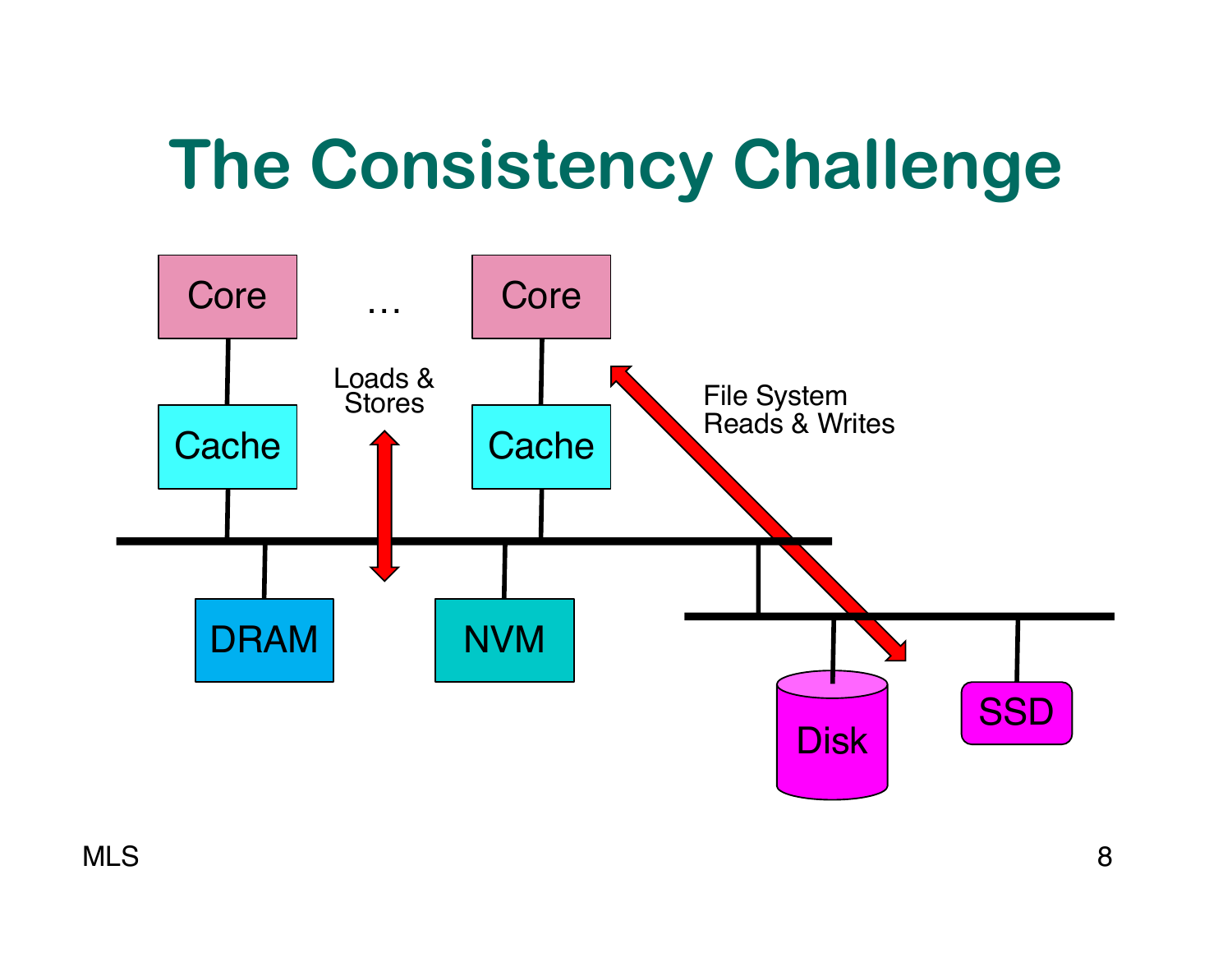## **The Consistency Challenge**

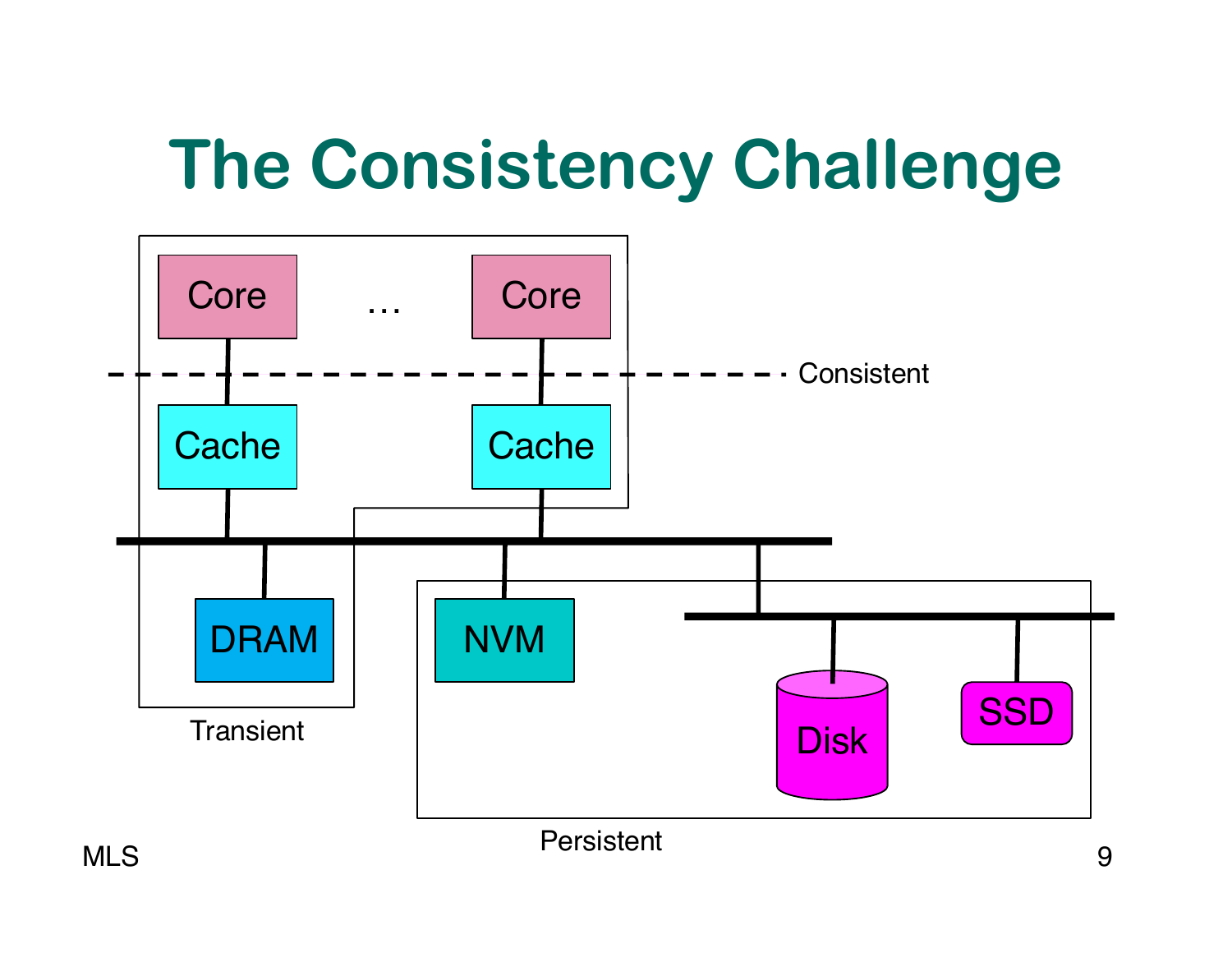## **Out-of-Order Write-back**

 $p = new node()$ ;

 $q$ ->next =  $p$ ;

- Danger that q will persist before  $*$ p
	- » Have to explicitly force data to memory in order
- Need to define how we want the program to behave
	- » Safety criteria
- Need to understand how hardware behaves
	- » Persistency model
- Need to map the program to the hardware
	- » Automatic transform
	- » Manual design principles and proof techniques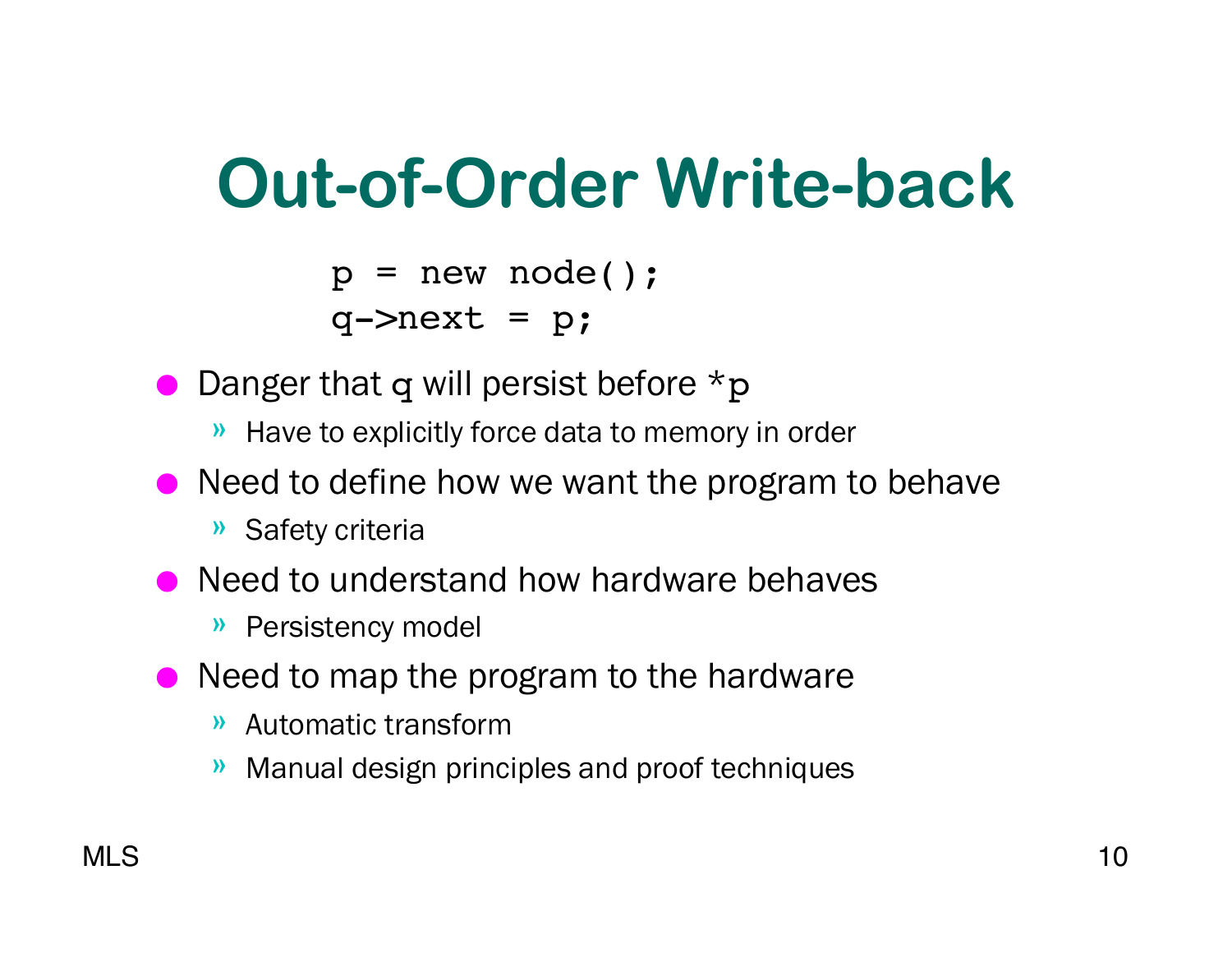## **Linearizability [Herlihy & Wing 1987]**

- Standard safety criterion for transient objects
- Concurrent execution H guaranteed to be equivalent (same invocations and responses, inc. arguments) to some sequential execution S that respects
	- 1. object semantics (*legal*)
	- 2. "real-time" order (res(A)  $\leq_H$  inv(B)  $\Rightarrow$  A  $\leq_S$  B) (subsumes per-thread program order)
- **Need an extension for persistence**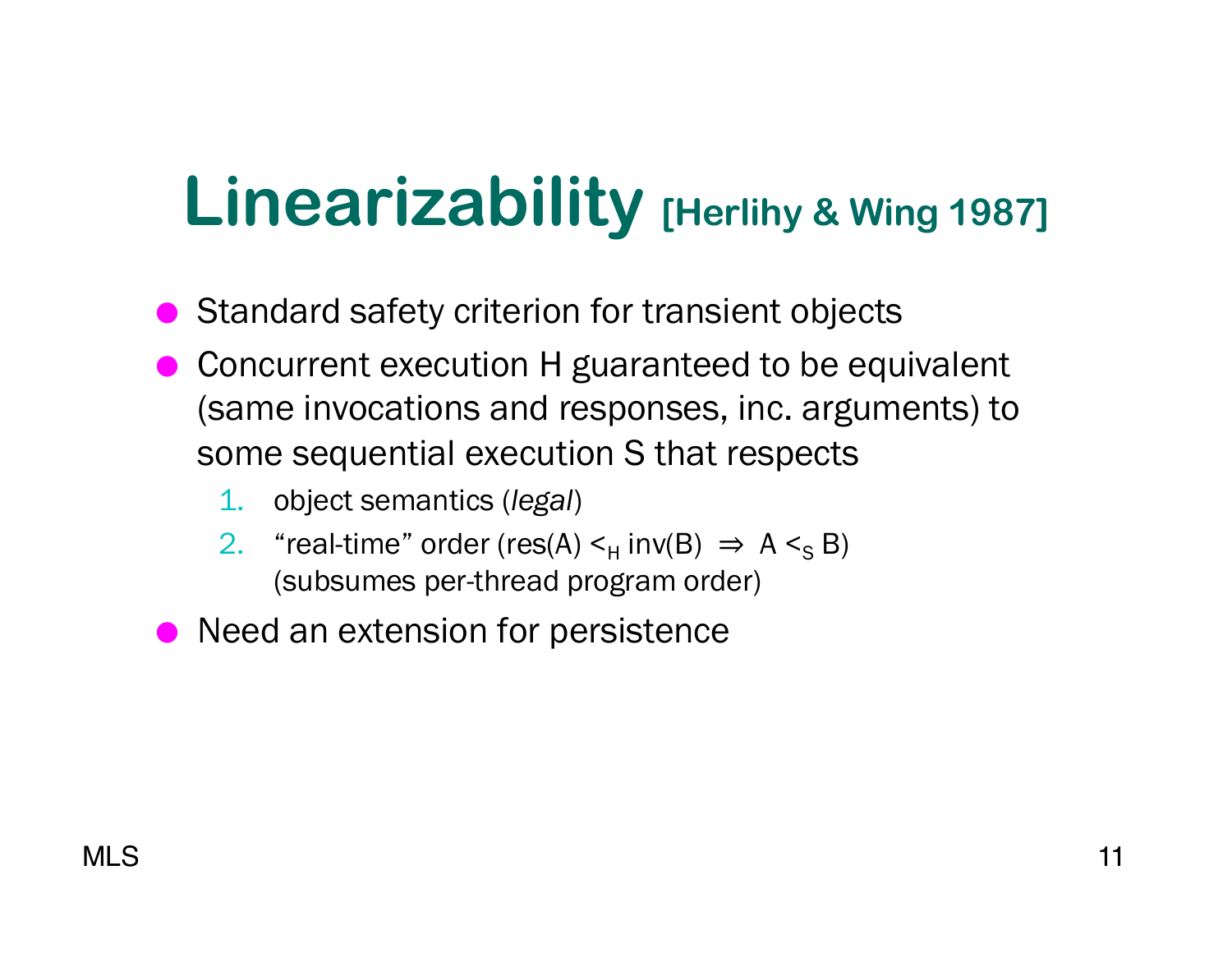### **Durable Linearizability [Izraelevitz et al., DISC'16]**

- Execution history H is *durably linearizable* iff
	- 1. It's well formed (no thread survives a crash) and
	- 2. It's linearizable if you elide the crashes
- But that requires every op to persist before returning
- Want a *buffered* variant
- H is *buffered durably linearizable* iff for each inter-crash *era* Ei we can identify a *consistent cut* Pi of Ei's real-time order such that P<sub>0</sub>... P<sub>i-1</sub> E<sub>i</sub> is linearizable  $\forall 0 \le i \le c$ , where c is the number of crashes.
	- » That is, we may lose something at each crash, but what's left makes sense. (Again, buffering may be in HW or in SW.)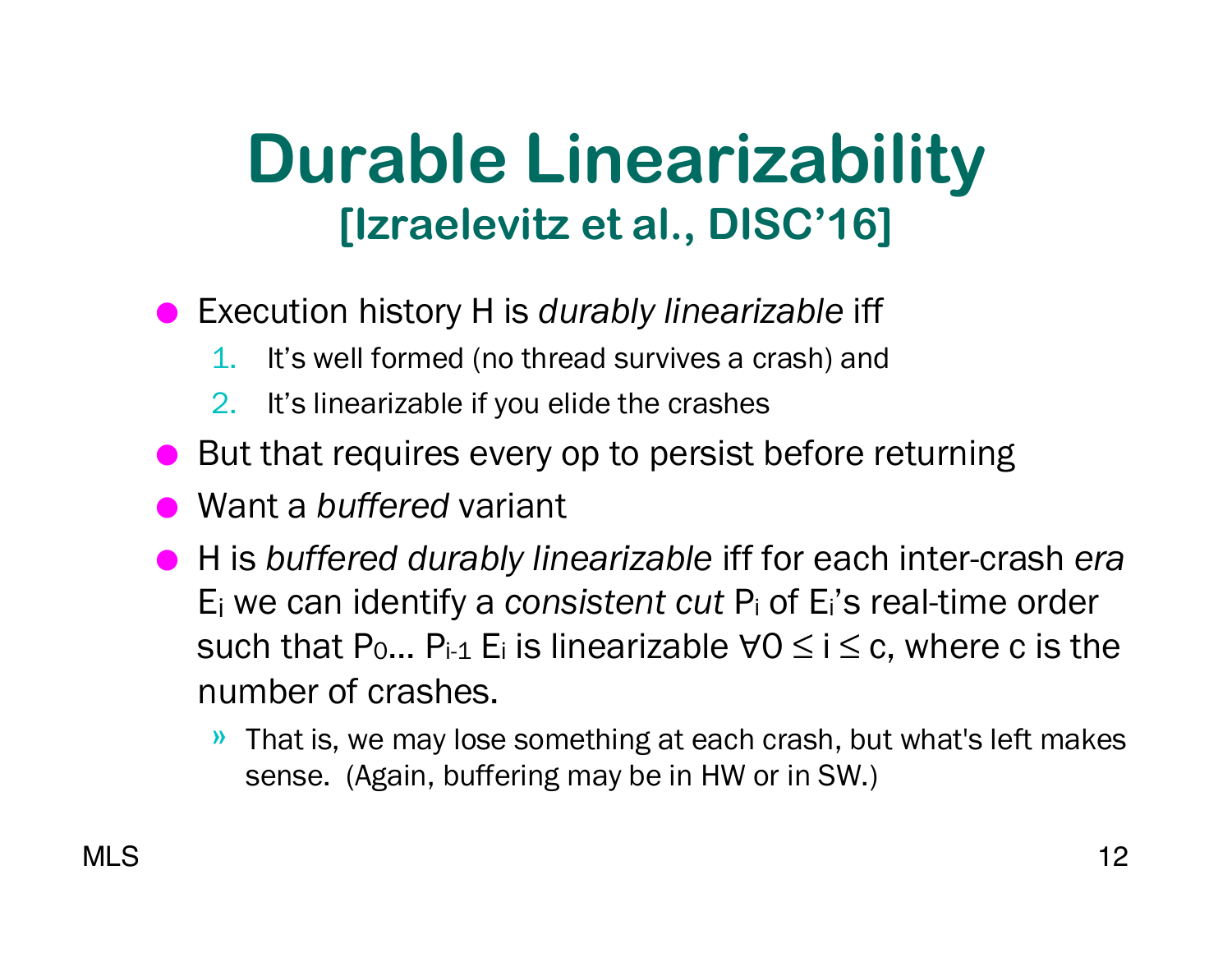

# **Proving Code Correct**

- Need to show that all realizable instruction histories are equivalent to legal abstract (operation-level) histories.
- For this we need to understand the hardware *memory model,* which determines which writes may be seen by which reads.
- And that model needs extension for persistence.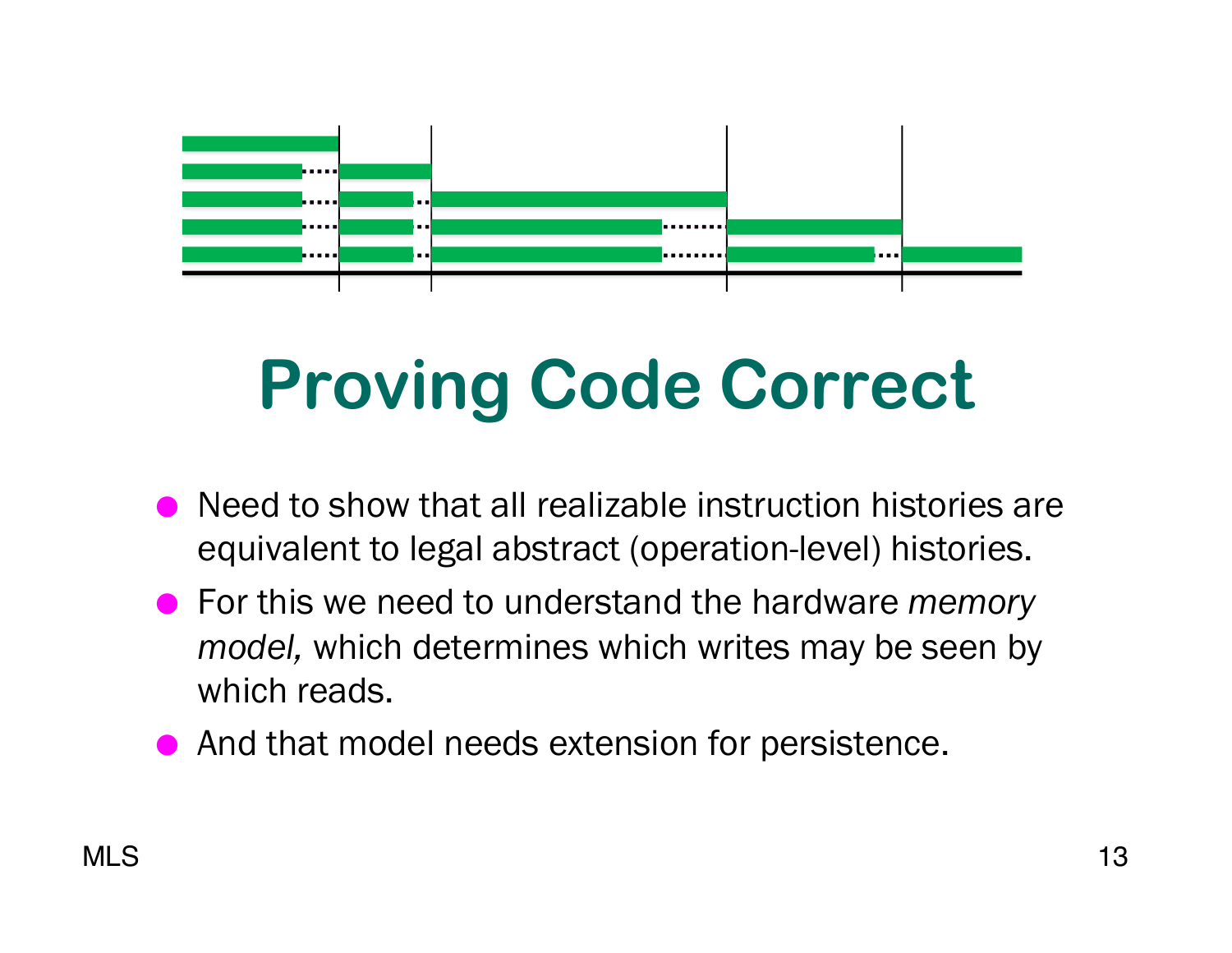# **Memory Model Background**

- Sequential consistency: memory acts as if there were a total order on all loads and stores across all threads.
	- » Conceptually appealing, but only IBM z still supports it.
- Relaxed models: separate *ordinary* and *synchronizing* accesses.
	- » Within a thread, ordinary accesses ordered wrt synchronizing accesses.
	- » Synchronizing accesses ordered across threads.
	- » Transitive closure defines *happens-before* relationship.
	- » A read will see the most recent write on a happens-before path, or a write that is not ordered by happens-before.
- None of this addresses persistence.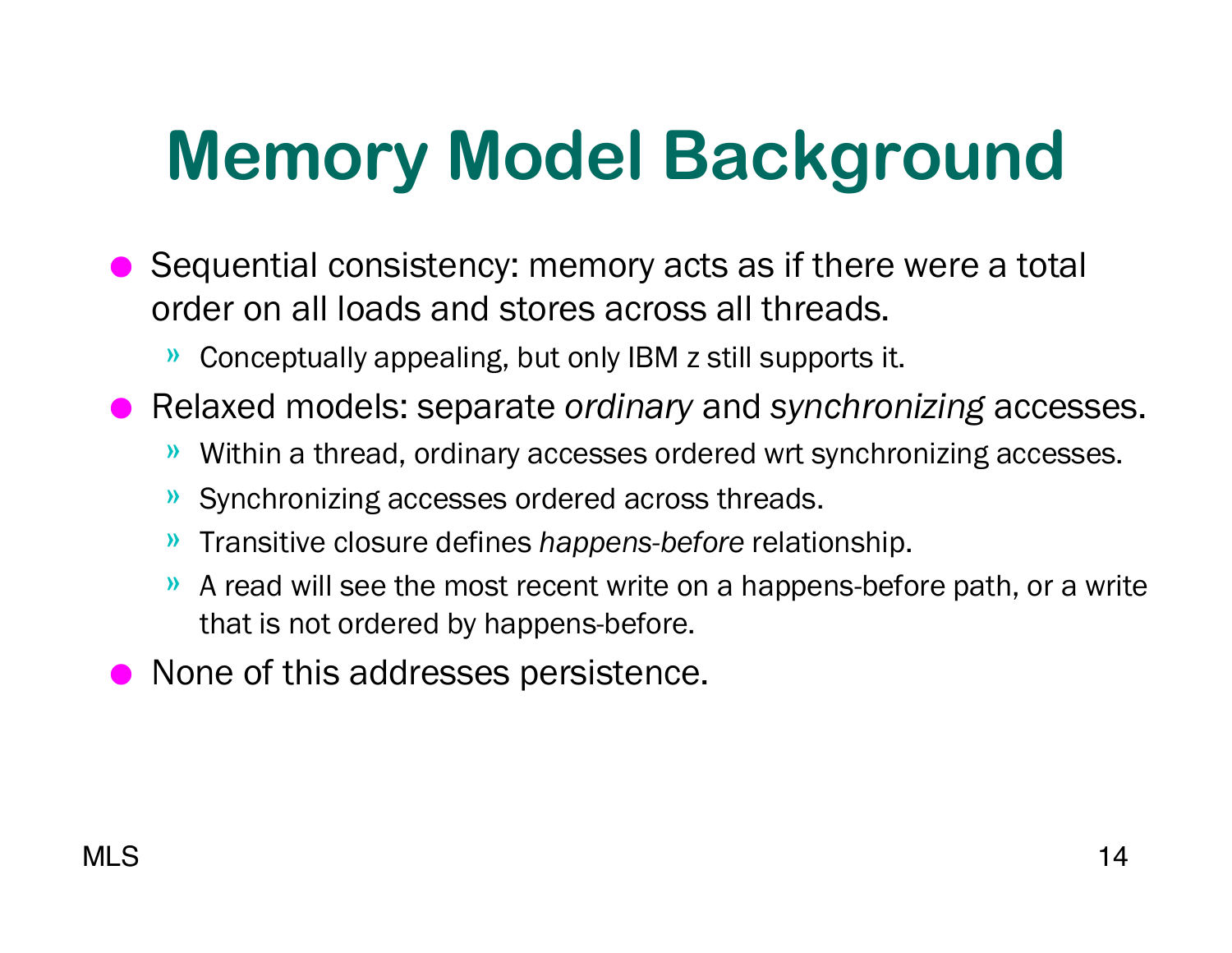### **Persistence Instructions**

- Explicit write back ("pwb"); persistence fence ("pfence"); persistence sync ("psync") — idealized.
- We assume E1 *persists before* E2 if
	- » they're in the same thread and
		- $E1$  = pwb & E2  $\in$  {pfence, psync}
		- E1 ∈ {pfence, psync} and E2 ∈ {pwb, st, st\_rel}
		- E1, E2  $\in$  {st, st\_rel, pwb} and access the same location
		- $-$  E1  $\in$  {ld, ld\_acq}, E2 = pwb, and access the same location
		- $E1 = Id_$  acq and  $E2 \in \{$ pfence, psync $\}$
	- » they're in different threads and
		- $-$  E1 = st\_rel, E2 = Id\_acq, and E1 synchronizes with E2.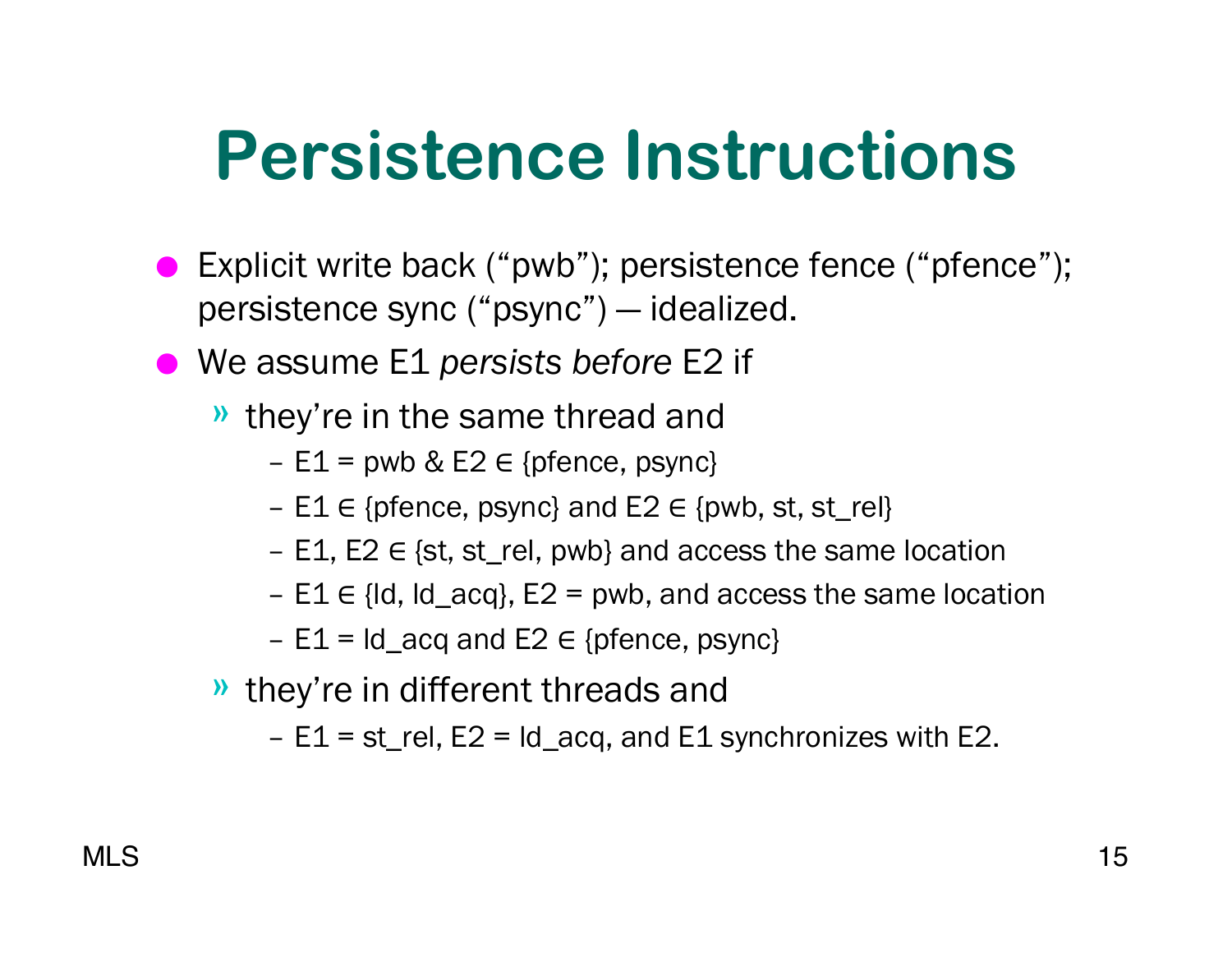# **Explicit Epoch Persistency**

- With persistence, the *reads-see-writes* relationship must be augmented to allow returning a value persisted prior to a recent crash.
	- » In an era ending with a crash, at most one write of each location will be "the" persisted write. HW guarantees that these represent a consistent cut of the *persists-before* order. All are said to happen before everything in the next era.
	- » Then, as usual, a read will see the most recent write on a happens-before path, or a current-era write that is not ordered by happens-before.
- How do we ensure that a structure is consistent after a crash?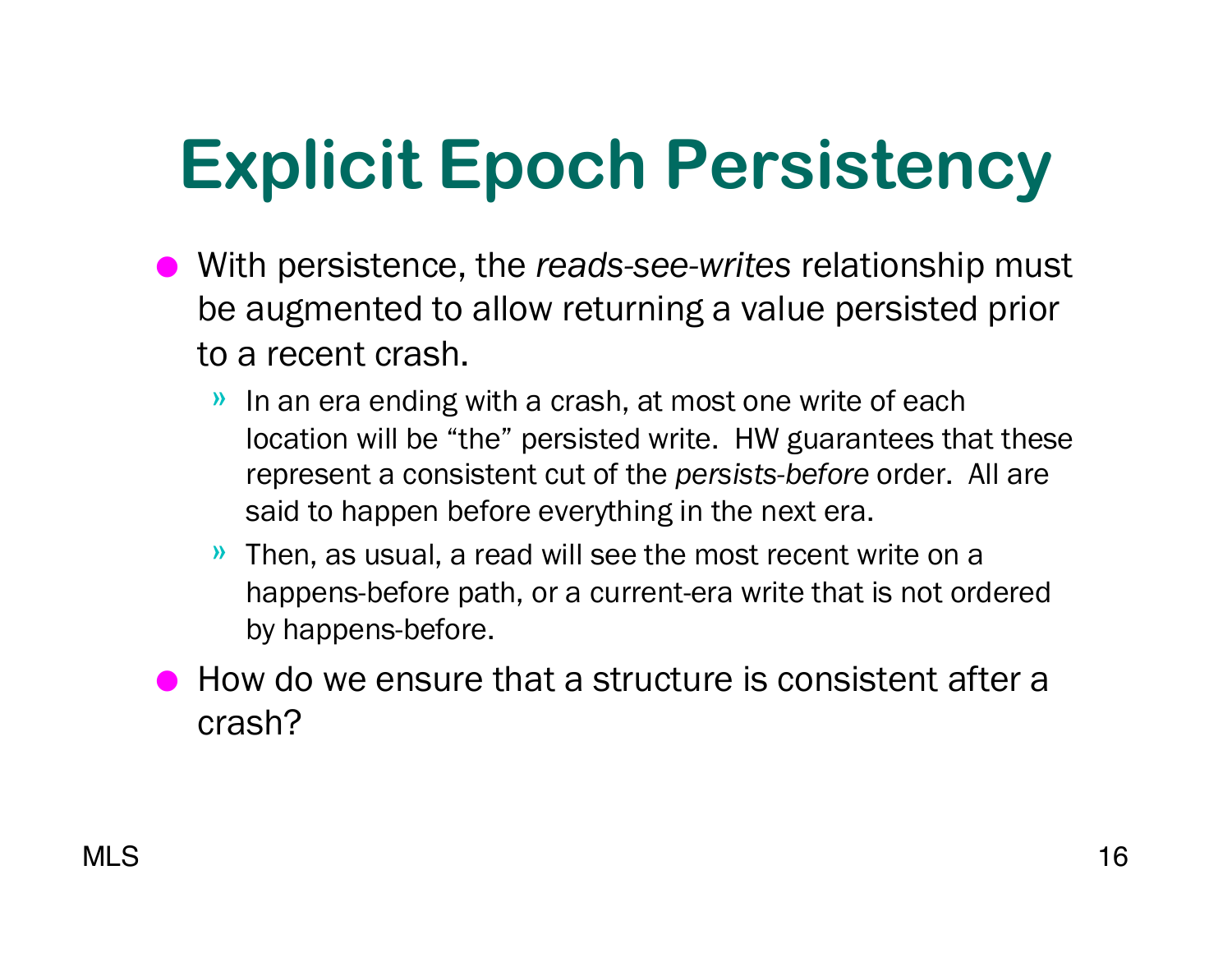## **Post-crash Usability**

#### ● Sufficient but not necessary condition:

- » If we can guarantee that persists-before is consistent with happens-before, then a nonblocking structure will always be usable.
- » Also, a blocking structure will be usable if undo or redo logging allows us to roll back or forward to a critical section boundary.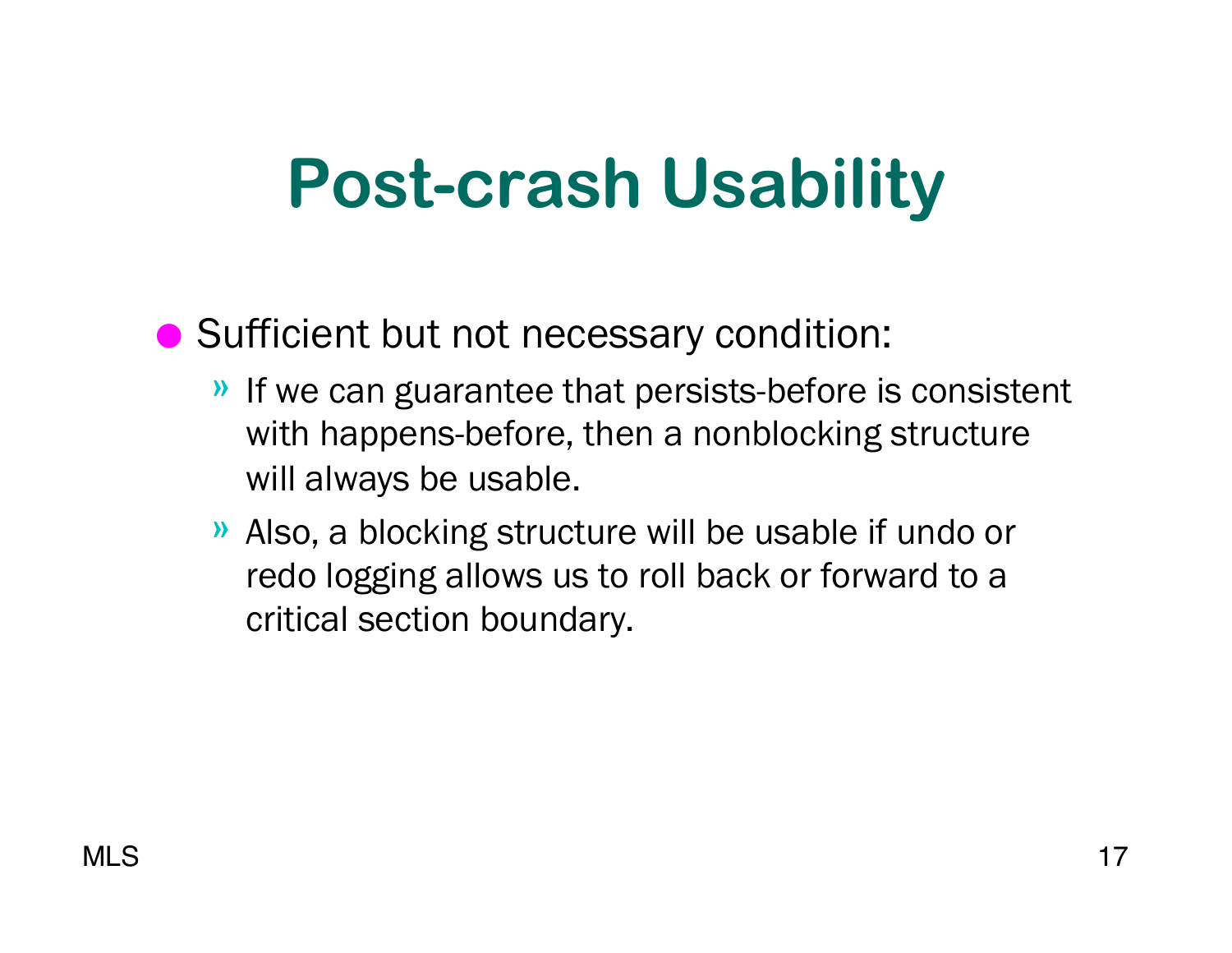## **Incremental Persistence**

- Mechanical transform:
	- st  $\rightarrow$  st; pwb
	- $st_{rel} \rightarrow$  pfence;  $st_{rel}$ ; pwb
	- $ld$ <sub>\_acq</sub>  $\rightarrow$   $ld$ <sub>\_acq</sub>; pwb; pfence
	- $\cos \rightarrow$  pfence; cas; pwb; pfence
	- $\mathsf{Id} \longrightarrow \mathsf{Id}$
- Can prove: if the original code is DRF and linearizable, the transformed code is durably linearizable.
	- » Key is the ld\_acq rule.
- If original code is nonblocking, recovery process is null.
- But not all stores *have* to be persisted!
	- » Elimination/combining, announce arrays for wait freedom, ...
	- » (This is the "but not necessary" part.)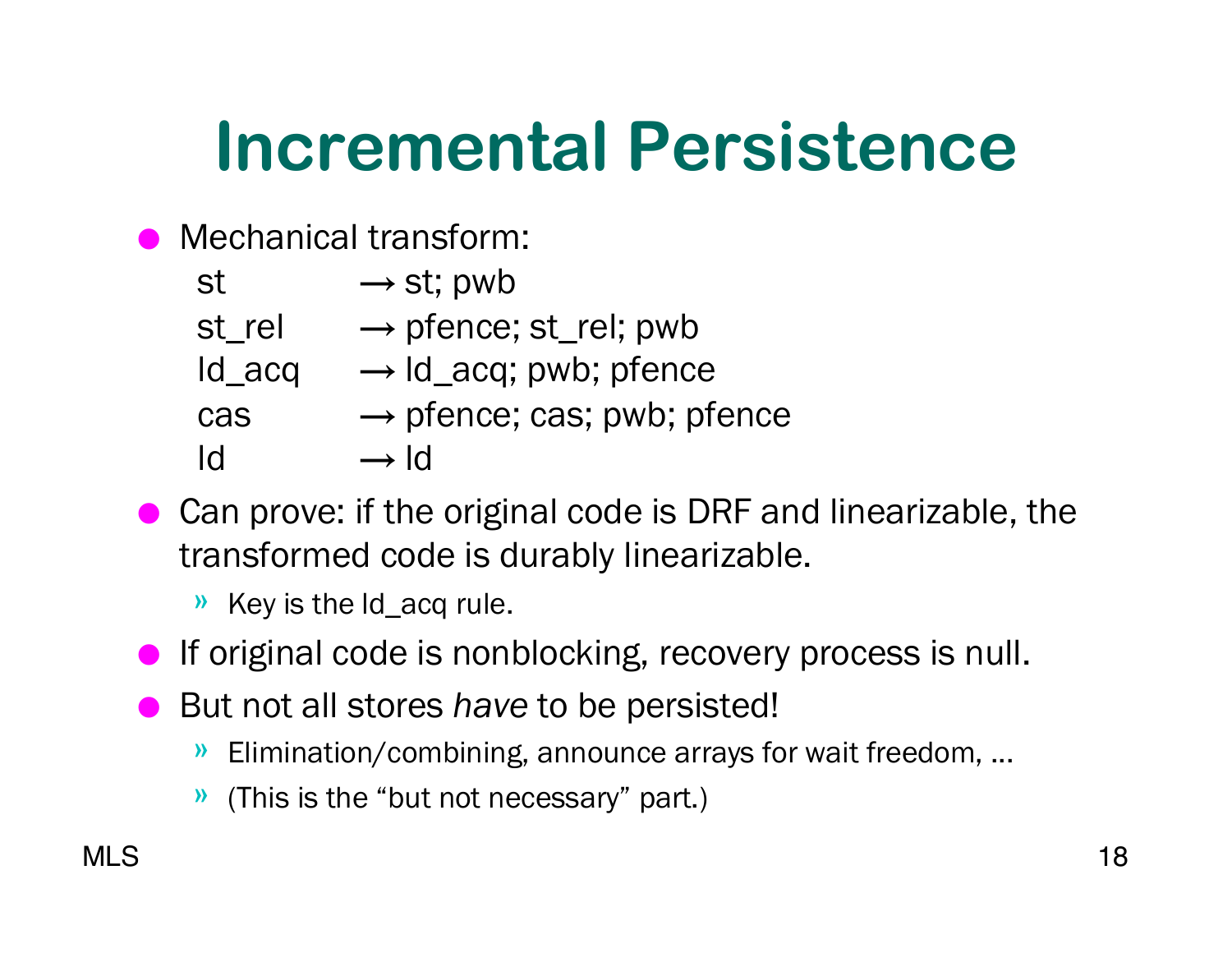## **Linearization Points**

- Every operation "appears to happen" at some individual instruction, somewhere between its call and return.
- Proofs commonly leverage this formulation.
	- » In lock-based code, could be pretty much anywhere.
	- » In simple nonblocking operations, often at a distinguished CAS.
- In general, linearization points
	- » may be statically known.
	- » may be determined by each operation dynamically.
	- » may be reasoned in retrospect to have happened.
	- » (may be executed by another thread!)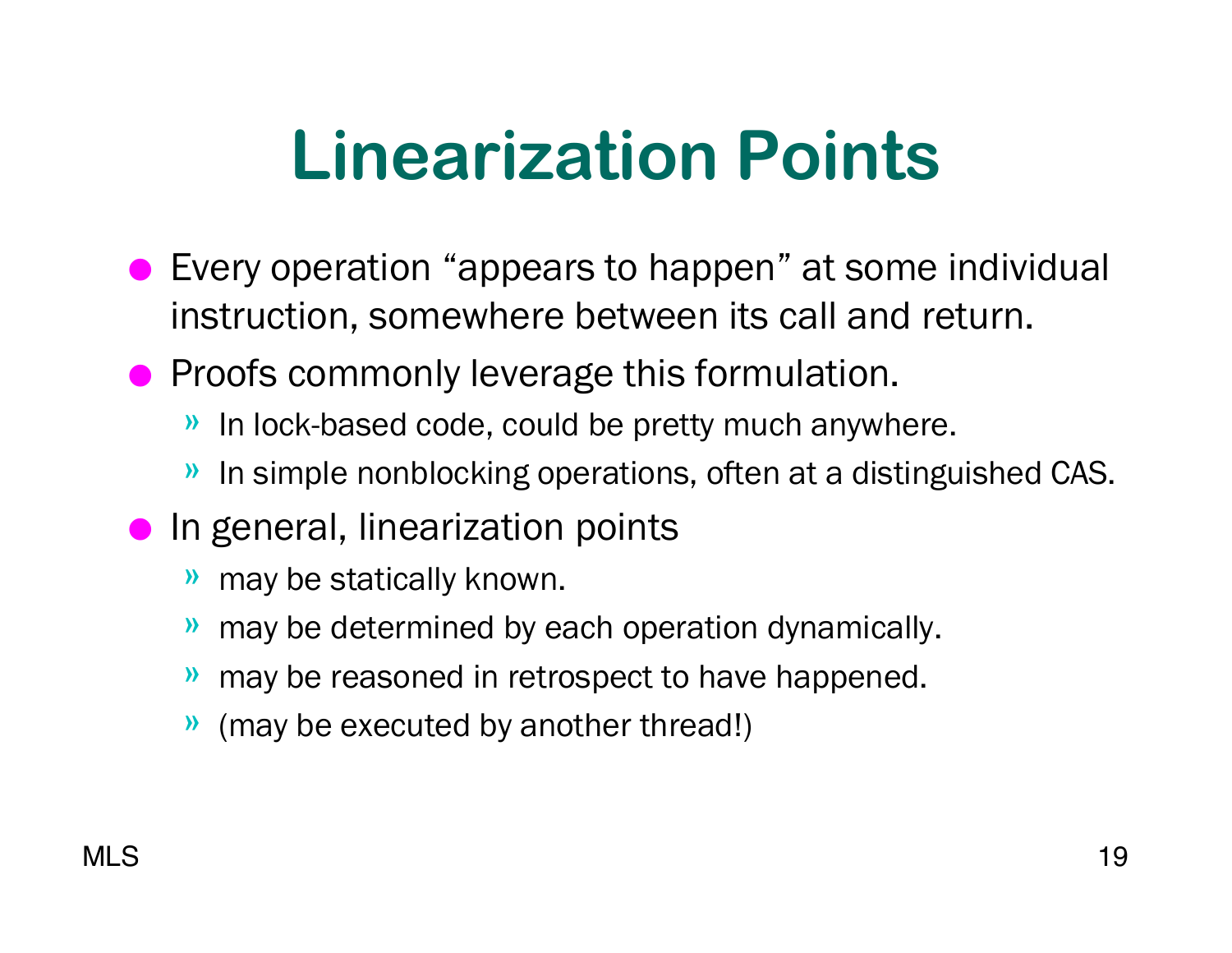## **Persist Points**

- (Sufficient, weaker, but still not necessary) proof-writing strategy.
- Implementation is (buffered) durably linearizable if
	- 1. somewhere between linearization point and response, all stores needed to "capture" the operation have been pwb-ed and pfence-d;
	- 2. whenever M1 & M2 overlap, linearization points can be chosen such that either M1's persist point precedes M2's linearization point, or M2's linearization point precedes M1's linearization point.
- NB: nonblocking persistent objects need helping: if an op has linearized but not yet persisted, its successor in linearization order must be prepared to push it through to persistence.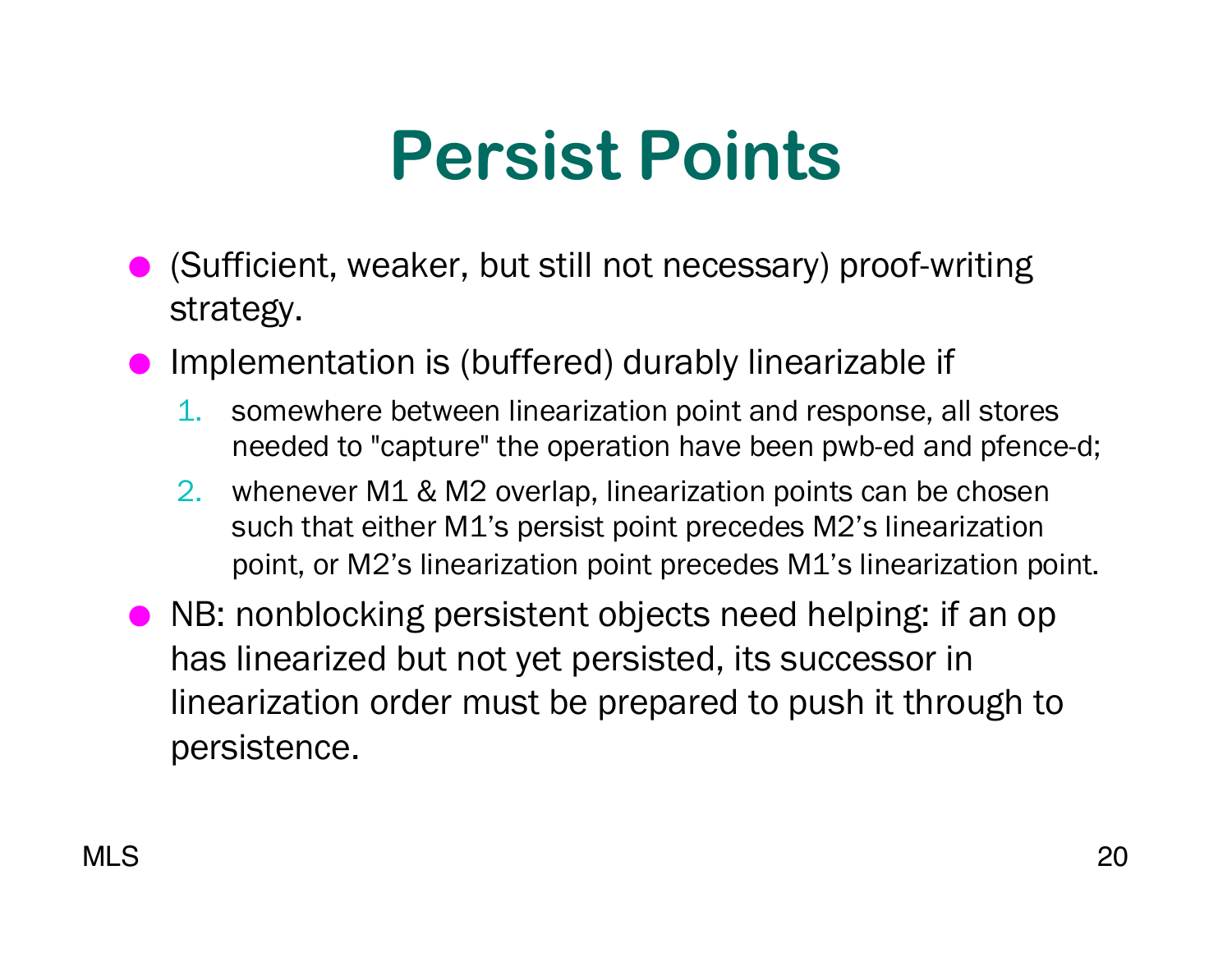### **Fewer Fences**

● Writes-back aren't expensive: waiting for them is.

- Want to do a bunch of writes between fences.
- iDO logging: leverage idempotent regions.
- Periodic persistence: leverage functional persistence (history preserving updates).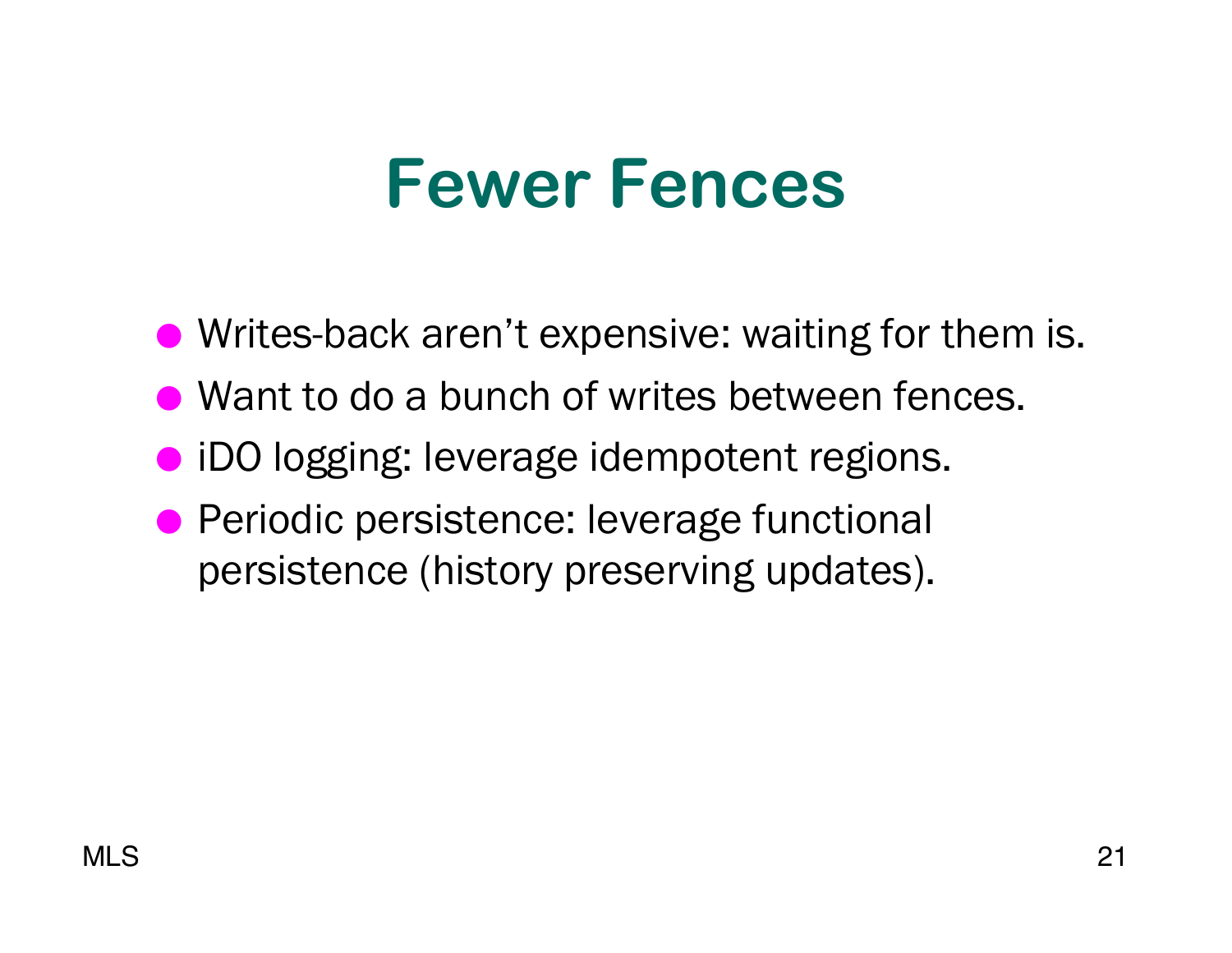### **JUSTDO Logging [Izraelevitz et al, ASPLOS'16]**

- Designed for a machine with *nonvolatile caches*.
- Goal is to assure the atomicity of (lock-based) *failure-atomic sections* (FASEs).
- Prior to every write, log (to cache) the PC and the location and value to be written.
- Don't keep data in registers during a FASE.
- In the wake of a crash, *execute* the remainder of any interrupted FASE.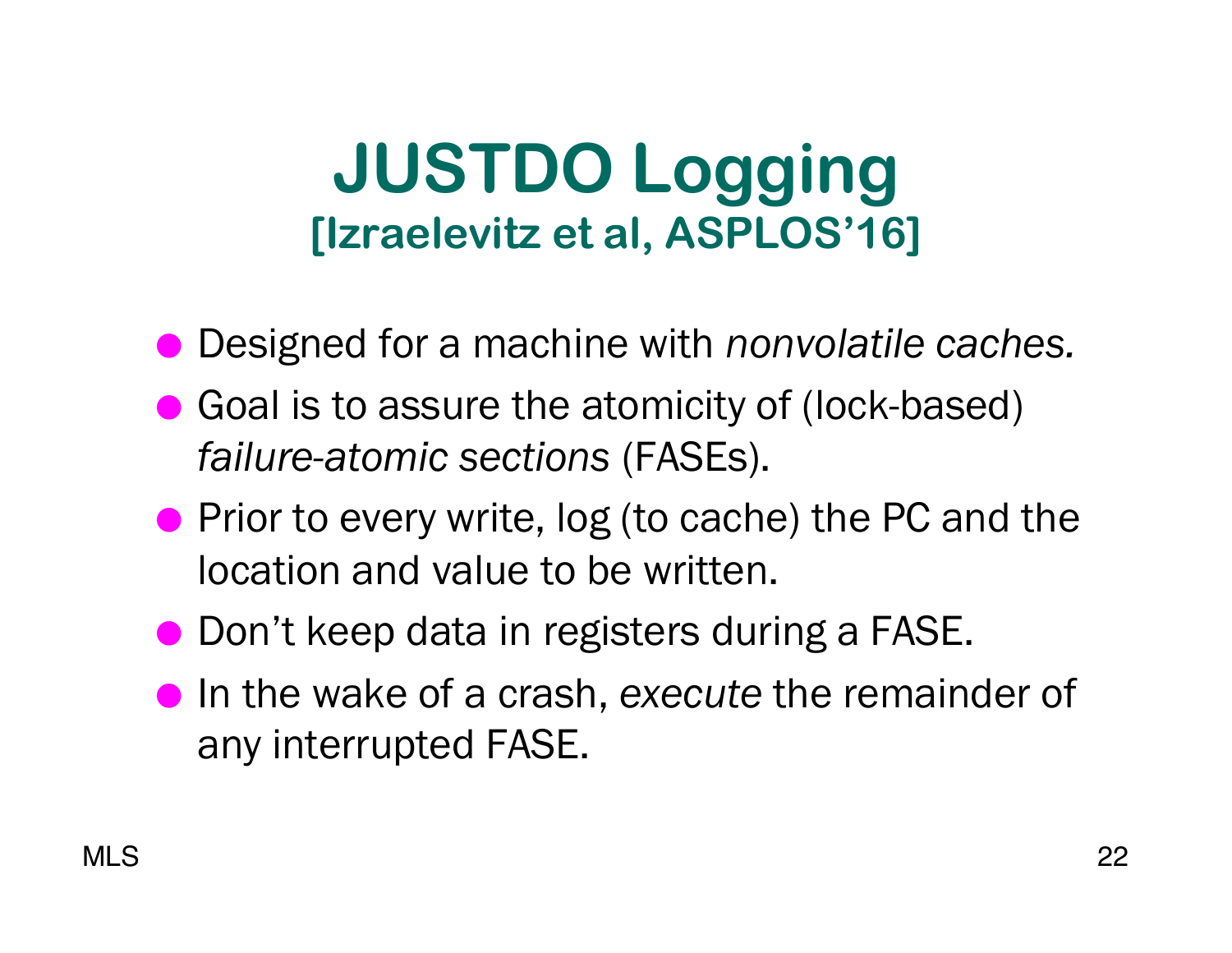#### **iDO Logging [With Qingrui Liu, Se Kwon Lee, Sam Noh, & Changhee Jung]**

- JUSTDO logging is (perhaps) fast enough to use with nonvolatile caches (less than an order of magnitude slowdown of FASEs), but not with volatile caches (2 orders of magnitude).
- Key observation: programs have *idempotent regions* that are 10s or 100s of instructions.
- Key idea: do JUSTDO logging at i-region boundaries
- On recovery, complete each interrupted FASE, starting at beginning of interrupted i-region.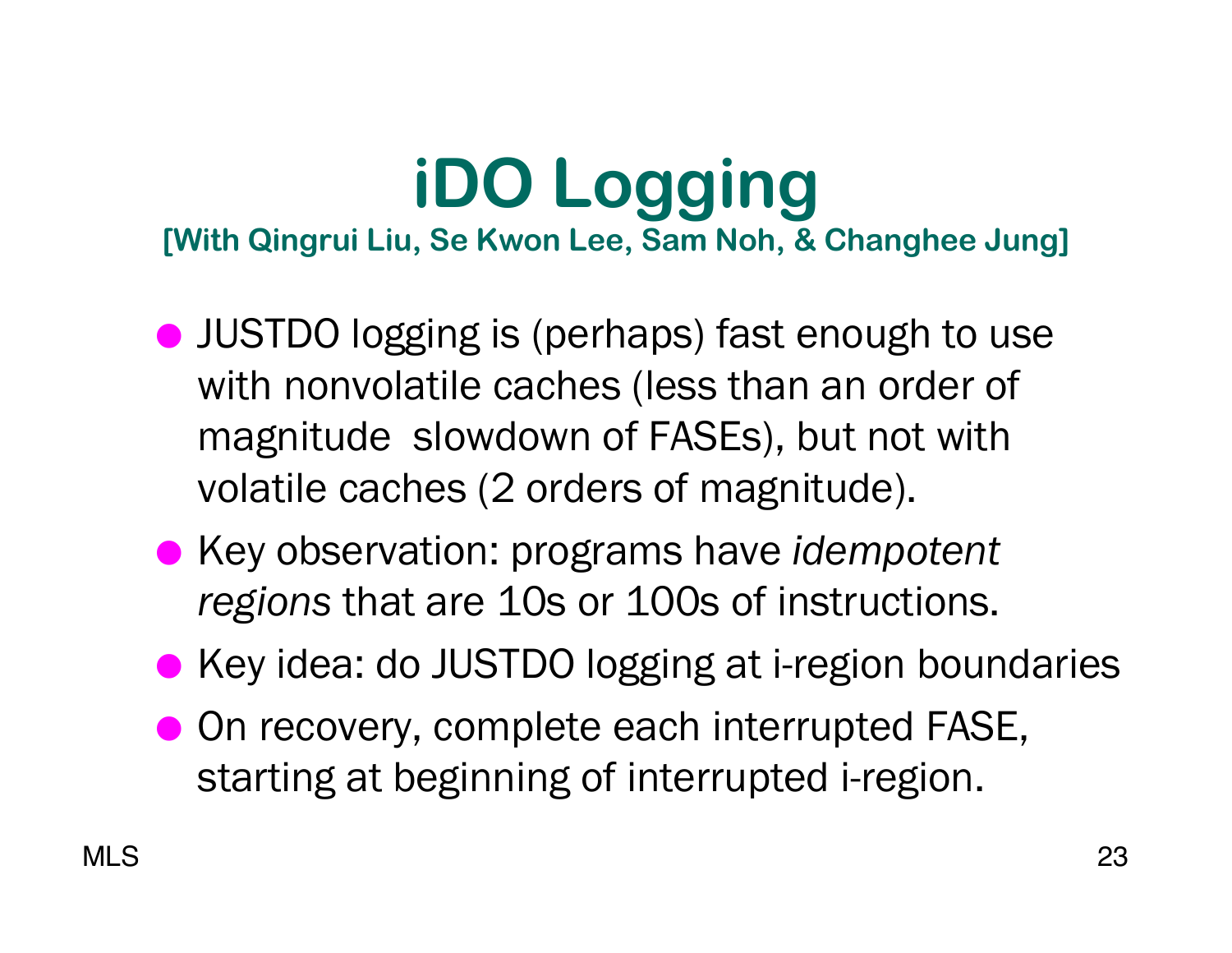## **Themis: Protected Libraries**

- **Traditional file system protects metadata.**
- Mmap-ed persistent (meta)data creates new vulnerabilities.
	- » Buggy programs lead to Byzantine faults.
	- » (Even in the absence of a malicious adversary.)
- Division between data and metadata also fuzzy
	- » Consider integrity of hash chains in memcached.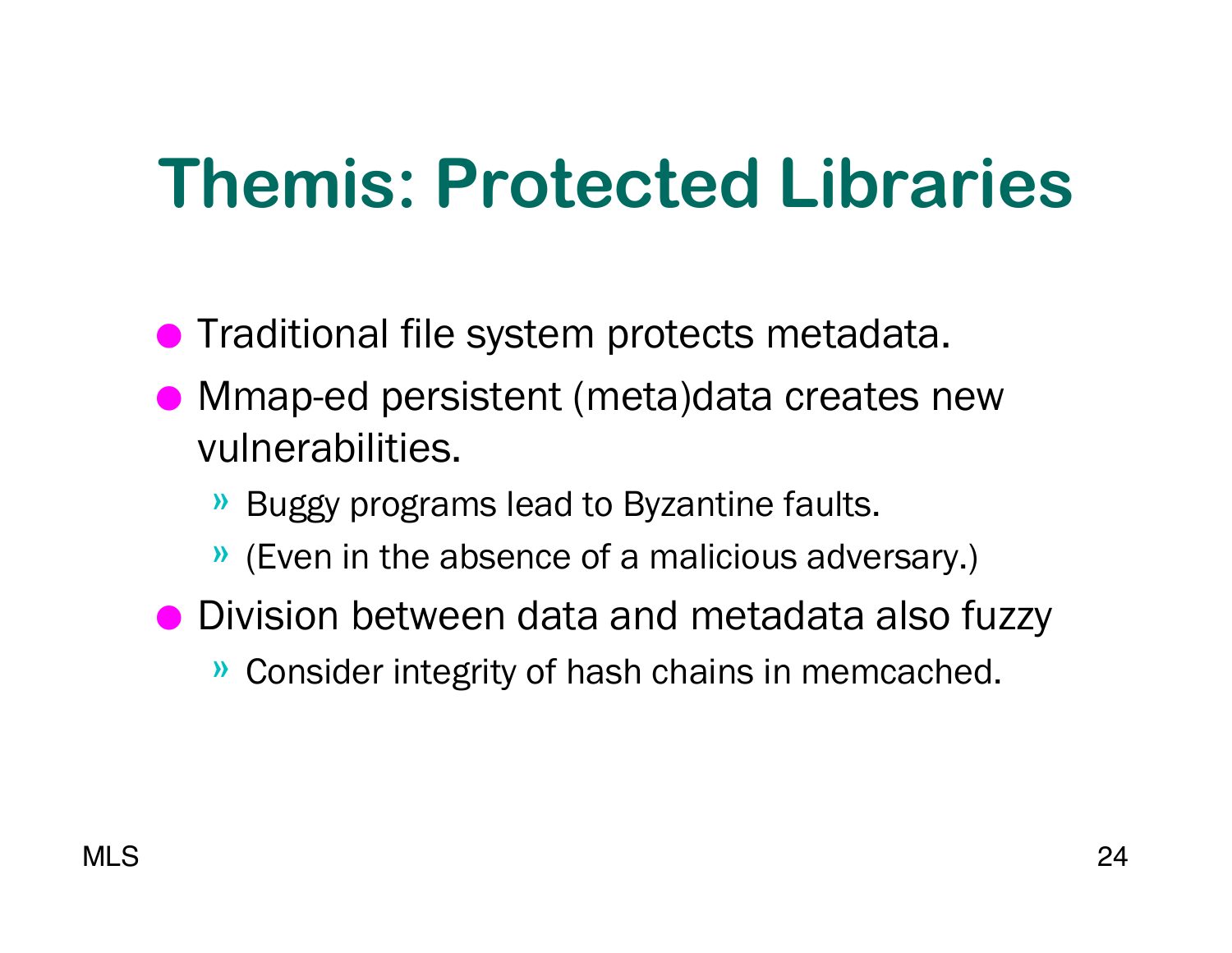# **Ensuring (meta) data integrity**

- Want to allow only trusted library to access protected (persistent) data.
- Themis system [Usenix ATC'19]:
	- » Leverage Intel PKU mechanism
	- » Change protections when crossing into/out of library
	- » Prevent spurious use of WRPKRU instruction via compiler help, binary scanning/rewriting, and/or use of debug registers

#### **Future work:**

- » Killer apps: high throughput devices, in-core databases, window system — cf. work on microkernels
- » Tolerance of/recovery from independent failures

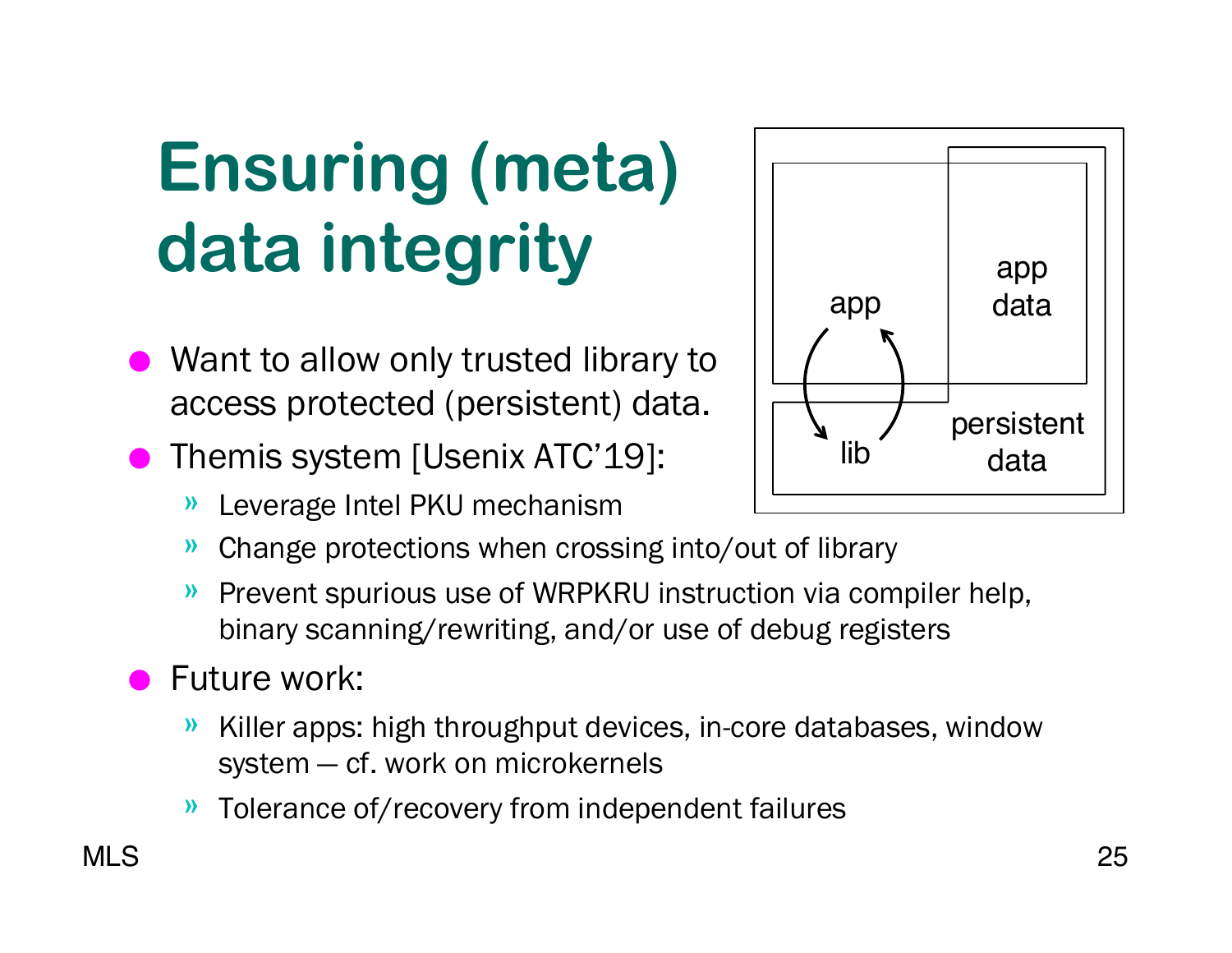# **Other Ongoing Work**

- More optimized, nonblocking persistent objects.
- Integration of persistence and transactional memory.
- Nonblocking persistent heap management.
- "Systems" issues replacing (some) files with persistent segments.
	- » What are (cross-file) pointers?
	- » Can we peruse without the creating programs?
- Integration  $w/$  distribution (is this even desirable?)